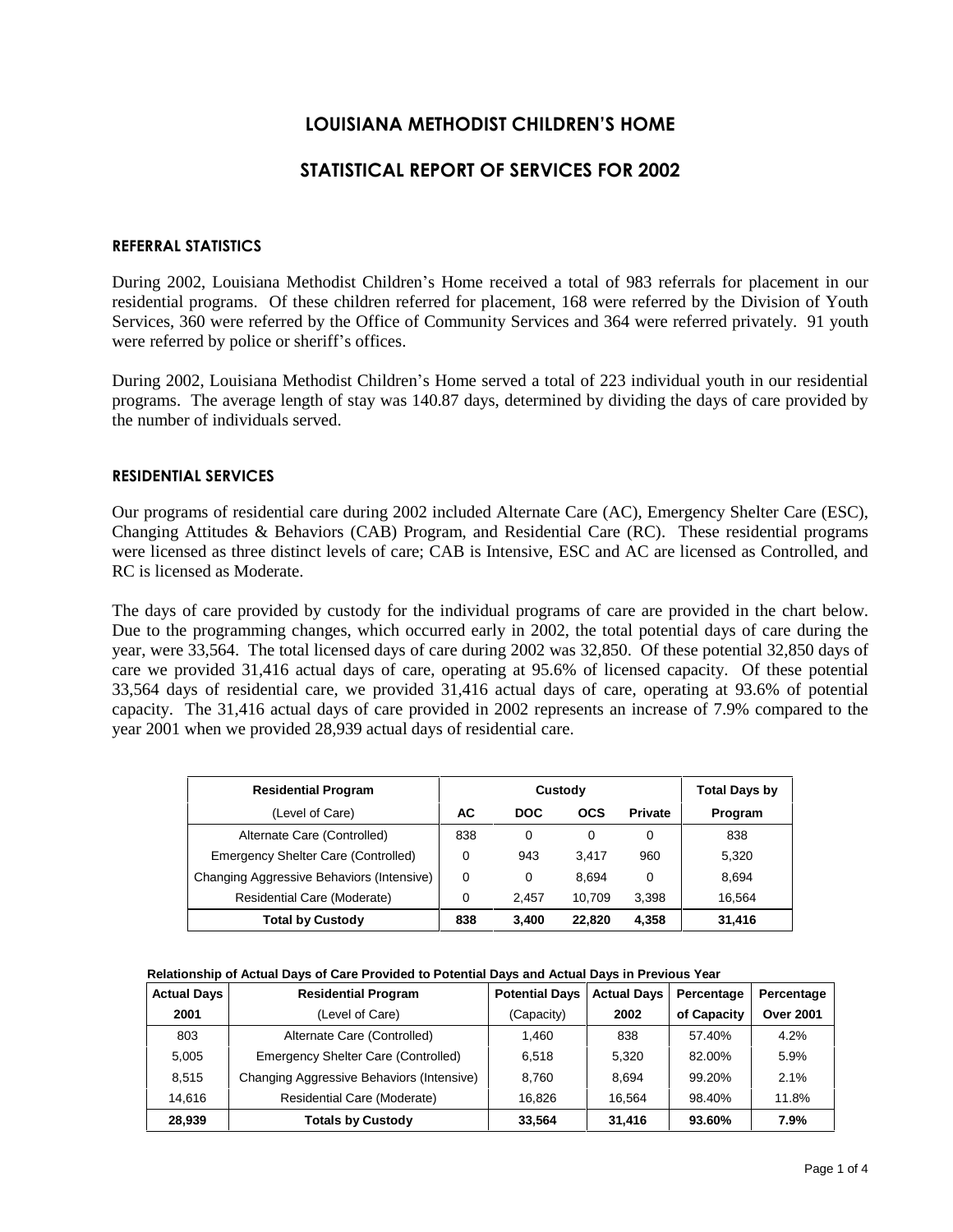|  | Days of Residential Care Provided by Contract |  |  |
|--|-----------------------------------------------|--|--|
|  |                                               |  |  |

|                                       | Contractual  | Actual | <b>Number</b>              | Percentage           |
|---------------------------------------|--------------|--------|----------------------------|----------------------|
| <b>Residential Services Contracts</b> | Days of Care |        | Days of Care Over Contract | <b>Over Contract</b> |
| OCS - Emergency Shelter Care          | 2.922        | 3.417  | 495                        | 16.9%                |
| OCS - Changing Aggressive Behaviors   | 8.760        | 8.694  | -66                        | $-0.08%$             |
| <b>OCS</b> - Residential Care         | 8.760        | 10.709 | 1949                       | 22.2%                |
| DOC - Residential Care                | 3.650        | 3.400  | $-250$                     | $-6.8%$              |

Statistics related to the custody, race and gender of our residents are provided below:

## **Individuals By Race, Gender And Custody**

|               | <b>Black</b> |      | White  |       | Other |        | <b>TOTAL</b> |      |        |       |      |        |
|---------------|--------------|------|--------|-------|-------|--------|--------------|------|--------|-------|------|--------|
| Custody       | Total        | Male | Female | Total | Male  | Female | Total        | Male | Female | Total | Male | Female |
| AC            | 28           | 23   | 5      | 14    |       | 3      |              | 0    | 0      | 42    | 34   | 8      |
| <b>DOC</b>    | 12           | 0    | 12     | 20    | 0     | 20     | 0            | 0    | 0      | 32    | 0    | 32     |
| <b>OCS</b>    | 67           | 29   | 38     | 59    | 33    | 26     | 3            |      | 2      | 129   | 63   | 66     |
| <b>PRI</b>    | 3            |      | 2      | 17    | 8     | 9      | 0            |      | 0      | 20    | 9    | 11     |
| <b>TOTALS</b> | 110          | 53   | 57     | 110   | 52    | 58     | 3            |      | 2      | 223   | 106  | 117    |

#### **Custody by Race**

| Race          | АC    | <b>DOC</b> | <b>OCS</b> | <b>PRI</b> |
|---------------|-------|------------|------------|------------|
| <b>Black</b>  | 66.7% | 37.5%      | 52%        | 15%        |
| White         | 33.3% | 62.5%      | 46%        | 85%        |
| Hispanic      | 00    | 0%         | 2%         | $0\%$      |
| <b>TOTALS</b> | 100%  | 100%       | 100%       | 100%       |

#### **Percent Private/State by Race**

| Race         | <b>PRI</b> | SТ    |
|--------------|------------|-------|
| <b>Black</b> | 15%        | 53%   |
| White        | 85%        | 45.5% |
| Hispanic     | 0%         | 1.5%  |

## **Racial Distribution**

| Race         | %     |
|--------------|-------|
| <b>Black</b> | 49.3% |
| White        | 49.3% |
| Hispanic     | 1.4%  |
| <b>TOTAL</b> | 100%  |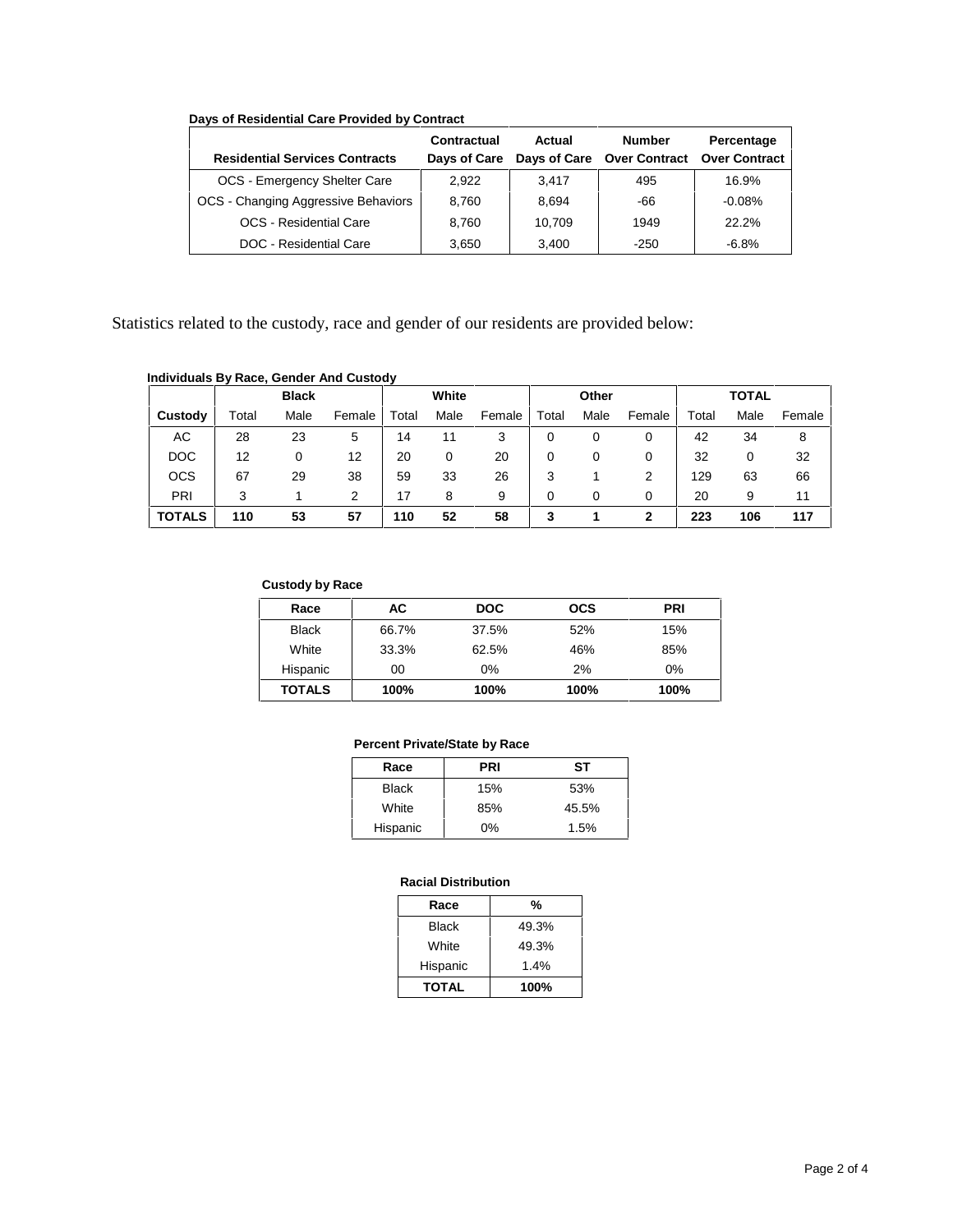## ADMISSIONS, DISCHARGES, AND LENGTH OF STAY STATISTICS

Statistics related to the admission and discharge of youth from the different levels of care are presented in the chart below. For purposes of utilization review, these statistics also provide information regarding length of stay by custody and level of care.

|                     |              | <b>Continued</b> | <b>Admitted</b> | <b>Discharged</b> | <b>Continued</b> |                     | Days   | Average    |
|---------------------|--------------|------------------|-----------------|-------------------|------------------|---------------------|--------|------------|
| <b>Residential</b>  |              | from             | in              | in                | to               |                     | οf     | <b>LOS</b> |
| Program             | Custody      | 2001             | 2002            | 2002              | 2003             | <b>Participants</b> | Care   | (days)     |
| <b>CAB</b>          | <b>OCS</b>   | 24               | 12              | 12                | 24               | 36                  | 8,694  | 241.50     |
| AC                  | AC           | 2                | 51              | 51                | 2                | 53                  | 838    | 15.81      |
| <b>ESC</b>          | DOC          | $\overline{2}$   | 18              | 17                | 2                | 20                  | 943    | 47.15      |
|                     | <b>OCS</b>   | 7                | 42              | 43                | 6                | 49                  | 3.417  | 69.73      |
|                     | PRI          | 2                | 13              | 12                | 3                | 15                  | 960    | 64.00      |
|                     | <b>TOTAL</b> | 11               | 73              | 72                | 11               | 84                  | 5,320  | 63.33      |
| <b>RGC</b>          | DOC          | $\overline{7}$   | 12              | 17                | $\overline{7}$   | 18                  | 2,457  | 129.31     |
|                     | <b>OCS</b>   | 30               | 34              | 36                | 31               | 64                  | 10.709 | 167.32     |
|                     | PRI          | 6                | 11              | 13                | 5                | 17                  | 3,398  | 199.88     |
|                     | <b>TOTAL</b> | 43               | 57              | 66                | 43               | 100                 | 16.564 | 165.64     |
| <b>GRAND TOTALS</b> |              | 80               | 256             | 264               | 80               | 273                 | 31,416 | 115.07     |

## **INDEPENDENT LIVING**

During 2002, 410 structured classes and seminars were presented to 16-21 year olds. This is a decrease of 18.2% from the 501 classes and seminars taught in 2001. A total of 220 individual youth received services from the Independent Living Program. Children in the care of our agency, other child care agencies and in foster care have attended classes in subjects such as apartment hunting, check writing, banking, nutrition and many other subjects related to living independently. Our staff provide services to a catchment area which covers all of northeast Louisiana, from Lincoln Parish to the Mississippi River.

Each participant in the Independent Living Program receives a pre-test and post-test for independent living skills assessment. During 2002 the average score on pre-tests was 63% with the average on post-tests being 80% for a pre-test/post-test average improvement of 27%.

## **FAMILY DEVELOPMENT CENTER**

During 2002, a total of 544 individuals were served through the Family Development Center. There were 117 out-patient families yielding a total of 237 individual family members seen in therapy. There were 73 residential clients yielding a total of 178 individual family members seen in therapy. 6 families involving 53 individuals participated in court-ordered family evaluation services. Family Development Center staff also presented at the Texas Association of Marriage  $\&$  Family Therapists' annual conference during January, 2002. The therapist for the Crime Victims Assistance (CVA) grant served 46 residential youth and 9 outpatient clients, (21 individuals for outpatient services including family members). A total of 67 individuals were counseled in the Crime Victims Assistance Program.